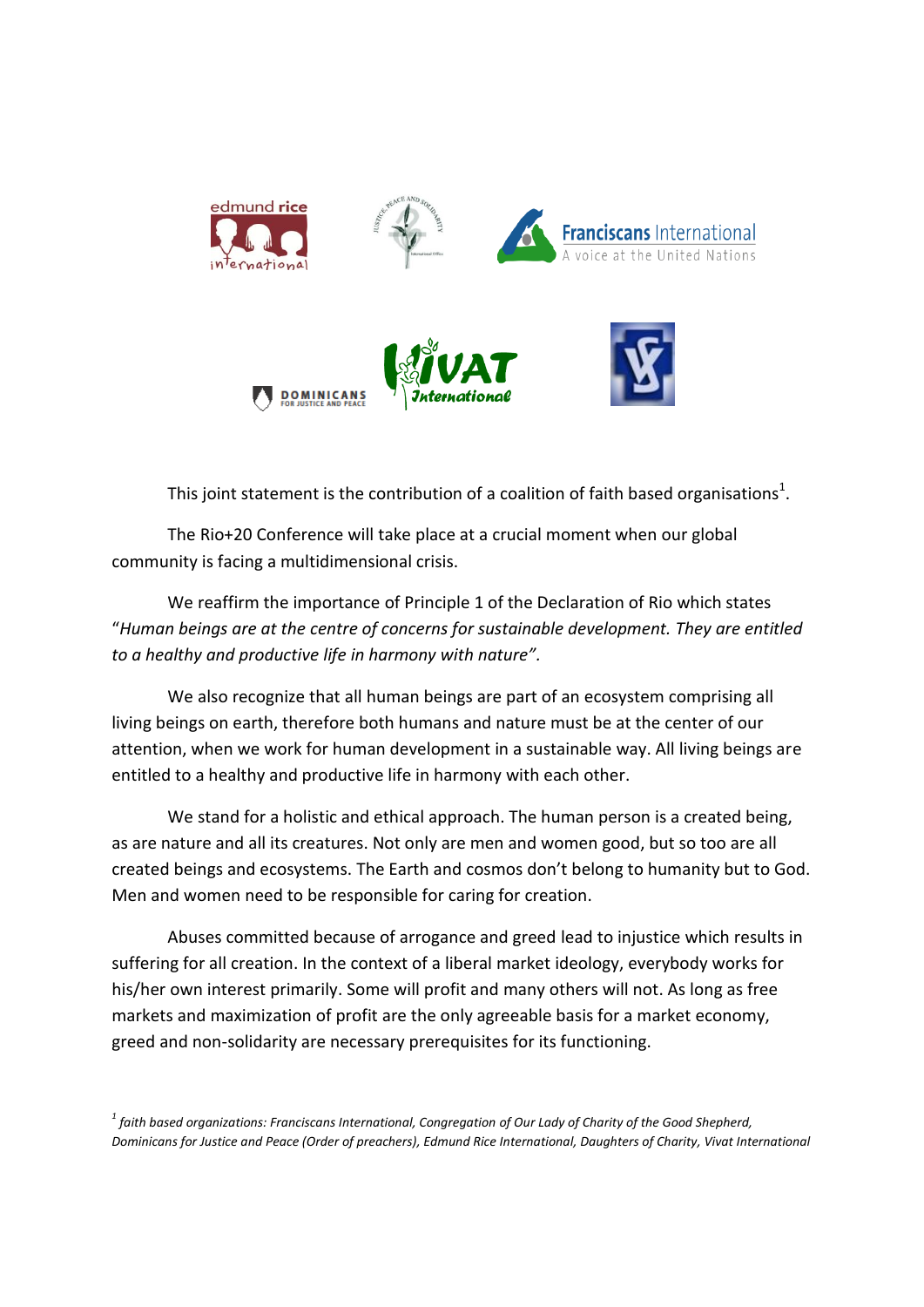We draw two criteria from this perspective: justice and the common good. Recognition and respect for the legitimate rights of individuals and peoples are at stake. The common good is "*the good of all of us, made up of individuals, families and intermediate groups who together constitute society. It is a good that is sought not for its own sake, but for the people who belong to the social community and who can only really and effectively pursue their good within it. To desire the common good and strive towards it is a requirement of justice 2* .

We highlight the need to link environmental issues with the common good. In order to take into consideration individuals as well as peoples, it is necessary to use a human rights based approach.

## **OUR CONCERNS**

The mainstream economic system is a market-based approach. Any single good is commodified. In the same logic, the human being is trafficked. Economic wealth is not the only value. You cannot trade the value of a forest or a human body.

The "*business as usual*" system is predominant and contravenes strongly the Rio Declaration statement:

"*All states and all people shall cooperate in the essential task of eradication of poverty as an indispensable requirement for sustainable development, in order to decrease the disparities in standards of living and better meet the needs of the majority of the people of the world*."<sup>3</sup>

Our statement addresses the theme: "**Green Economy** and the eradication of poverty".

UNEP currently states: "*For the purposes of the green Economy Initiative, UNEP has*  developed a working definition of a green economy as one that results in *improved human well-being and social equity, while significantly reducing environmental risks and ecological scarcities".*

*3 Rio Declaration, Principle 5*

*4 http://www.unep.org/greeneconomy/AboutGEI/WhatisGEI/tabid/29784/Default.aspx*

*<sup>2</sup> Compendium of the Social Doctrine of the Church, Chapter II, Principle of the Common Good, §164ss*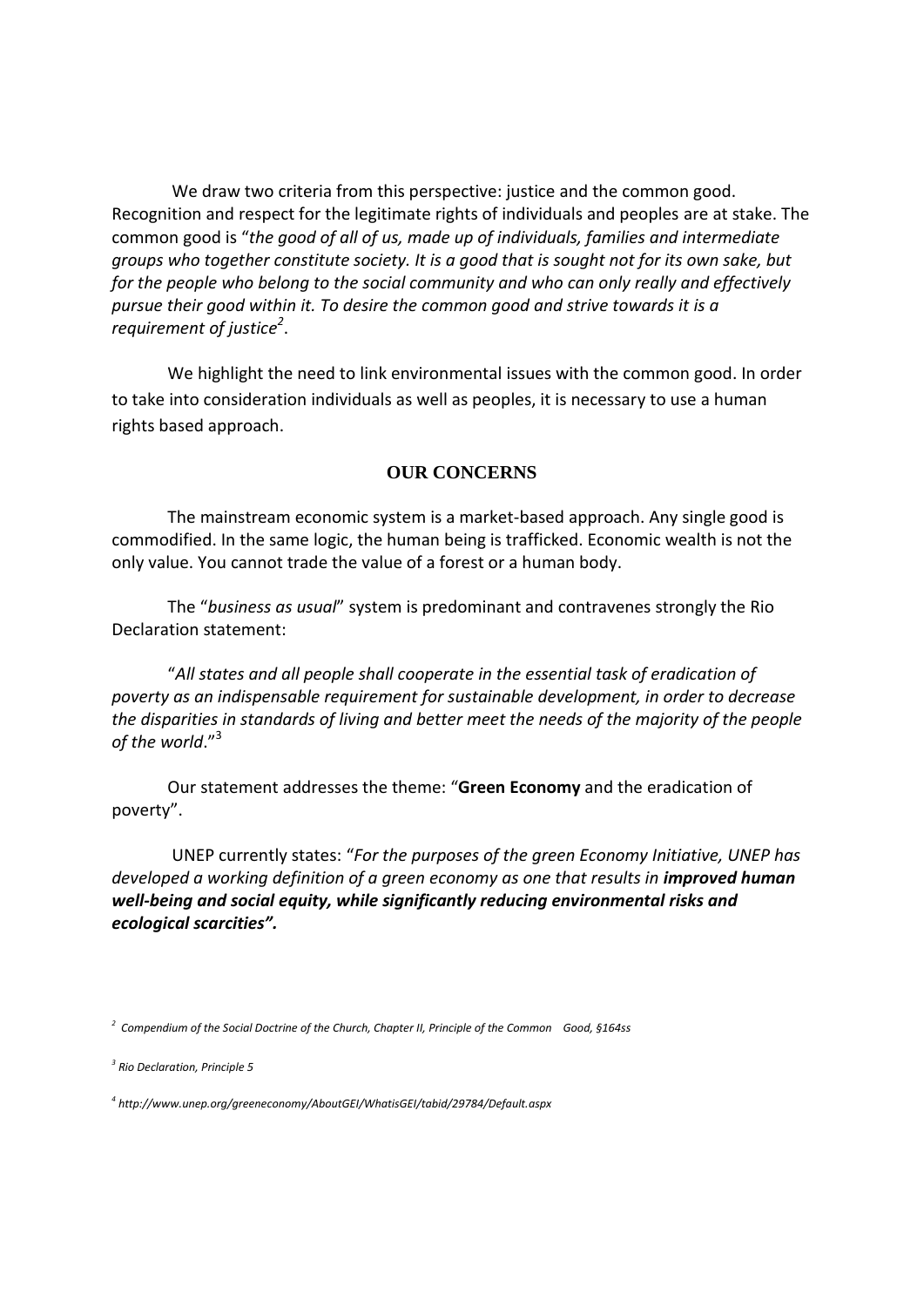## The Green Economy, while positive in principle, raises **some concerns**.

Economic growth is not the problem. The economy needs to generate benefits. The concern is about **equity and shared benefits**. "*The world's wealth is growing in absolute terms, but inequalities are on the increase. In rich countries, new sectors of society are succumbing to poverty and new forms of poverty are emerging. In poorer areas some groups enjoy a sort of 'super development' of a wasteful and consumerist kind which forms an unacceptable contrast with the ongoing situations of dehumanizing deprivation. The scandal of glaring inequalities continues" 5 .*

The Green Economy should be regarded as a mechanism which addresses social issues for eradicating poverty and environmental protection, rather than as a particular type of economic system.

Climate change increases this growing chasm of inequality. It also calls all peoples to a new degree of partnership, where traditional knowledge is valued and where scientific knowledge is shared. This will require the implementation of the Principle of Common but Differentiated Responsibilities (Principle 7 Rio Declaration).This will enable less developed countries to make a technological leap, bypassing environmentally harmful stages of the development process, and moving directly to green technology.

We are living in a world with limited material resources. The production of ever more goods and services is only possible at the risk of the collapse of the earth's ecosystems as such. Green Economy must address the question of production and consumption patterns.

As environmental issues are global in scope, States need a system of global governance to develop and adopt a common policy on Sustainable Development, so as to ensure an effective implementation by public and private actors.

As the world has been experiencing a series of global crises, for instance the food crisis, banking crisis and is beginning to feel the effects of the climate crisis, it is crucial that we seek to protect the most vulnerable from shocks that affect their livelihoods and their rights to development and wellbeing. The provision of a social protection floor ensuring access to cash transfers and social services is an essential element of a comprehensive sustainable livelihood approach to development in the  $21<sup>st</sup>$  century.

Access to information, public participation in decision-making and access to justice on environmental matters (Principle 10 of Rio Declaration) is a prerequisite to empower peoples, to respect self-determination, and to promote a rights-based approach. Women should be part of the process equally with men. In many countries, they are the custodians of the family, of the environment, and of traditions (Principle 20 of Rio declaration).

5 Pope Benedict XVI Encyclical letter Caritas in Veritate Chapt II Human Development in our time, §22